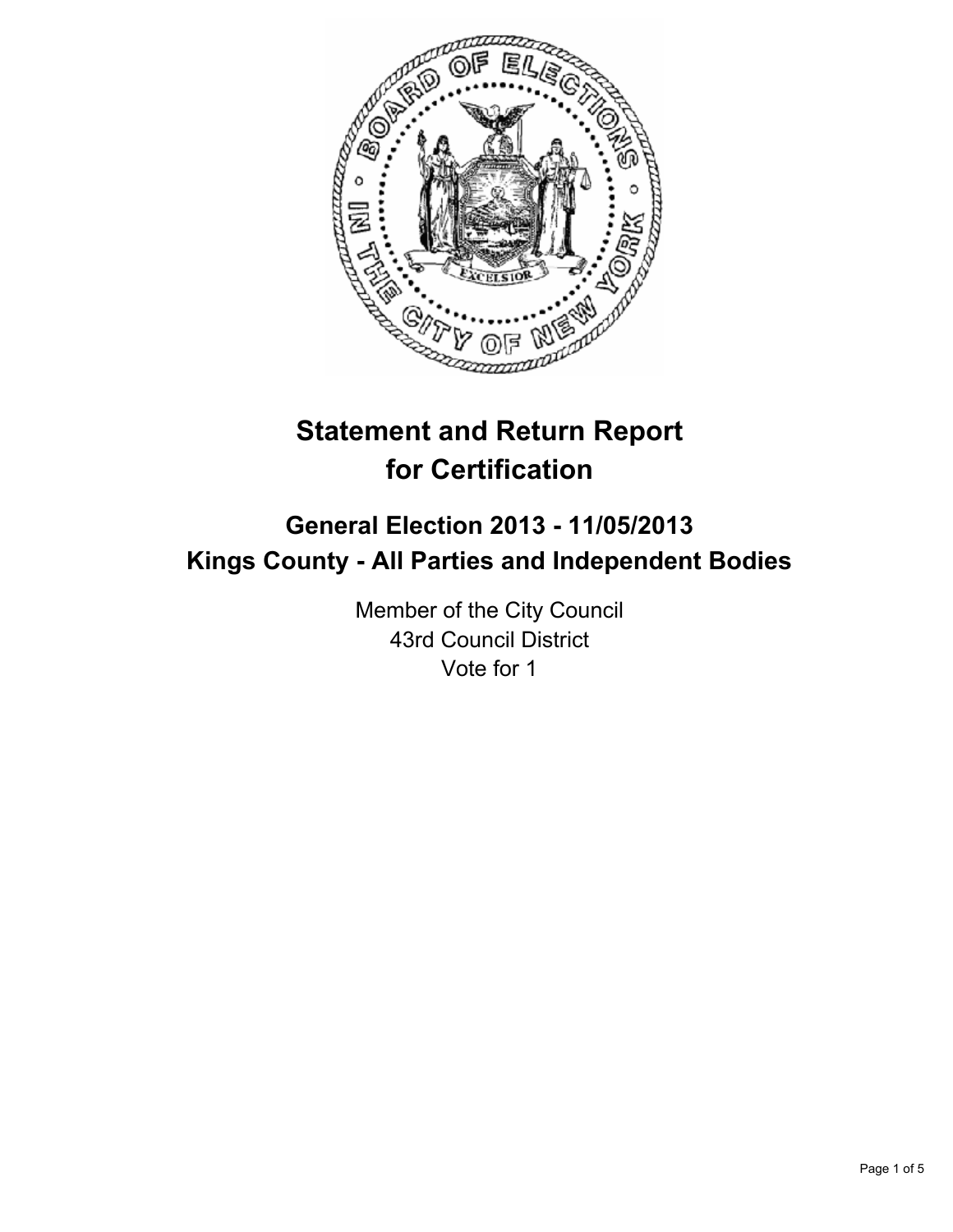

### **Assembly District 46**

| PUBLIC COUNTER                                           | 9,430 |
|----------------------------------------------------------|-------|
| <b>EMERGENCY</b>                                         | 0     |
| <b>ABSENTEE/MILITARY</b>                                 | 293   |
| <b>FEDERAL</b>                                           | 0     |
| <b>SPECIAL PRESIDENTIAL</b>                              | 0     |
| <b>AFFIDAVIT</b>                                         | 75    |
| <b>Total Ballots</b>                                     | 9,798 |
| Less - Inapplicable Federal/Special Presidential Ballots | 0     |
| <b>Total Applicable Ballots</b>                          | 9,798 |
| VINCENT J. GENTILE (DEMOCRATIC)                          | 5,258 |
| JOHN F. QUAGLIONE (REPUBLICAN)                           | 2,735 |
| JOHN F. QUAGLIONE (CONSERVATIVE)                         | 747   |
| VINCENT J. GENTILE (WORKING FAMILIES)                    | 401   |
| JOHN F. QUAGLIONE (INDEPENDENCE)                         | 74    |
| PATRICK DWYER (GREEN)                                    | 148   |
| LESLIE THORPE (WRITE-IN)                                 | 1     |
| LUIRETTA POTTER (WRITE-IN)                               | 1     |
| MATTEW DAVIS (WRITE-IN)                                  | 1     |
| UNATTRIBUTABLE WRITE-IN (WRITE-IN)                       | 2     |
| <b>Total Votes</b>                                       | 9,368 |
| Unrecorded                                               | 430   |

### **Assembly District 47**

| <b>PUBLIC COUNTER</b>                                    | 2,812    |
|----------------------------------------------------------|----------|
| <b>EMERGENCY</b>                                         | 0        |
| ABSENTEE/MILITARY                                        | 110      |
| <b>FEDERAL</b>                                           | 0        |
| <b>SPECIAL PRESIDENTIAL</b>                              | $\Omega$ |
| <b>AFFIDAVIT</b>                                         | 17       |
| <b>Total Ballots</b>                                     | 2,939    |
| Less - Inapplicable Federal/Special Presidential Ballots | 0        |
| <b>Total Applicable Ballots</b>                          | 2,939    |
| VINCENT J. GENTILE (DEMOCRATIC)                          | 1,634    |
| JOHN F. QUAGLIONE (REPUBLICAN)                           | 779      |
| JOHN F. QUAGLIONE (CONSERVATIVE)                         | 144      |
| VINCENT J. GENTILE (WORKING FAMILIES)                    | 101      |
| JOHN F. QUAGLIONE (INDEPENDENCE)                         | 19       |
| PATRICK DWYER (GREEN)                                    | 31       |
| DAVID STOROBIN (WRITE-IN)                                | 1        |
| <b>GREGORY DAVIDZON (WRITE-IN)</b>                       | 1        |
| MARK TREYGER (WRITE-IN)                                  | 6        |
| UNATTRIBUTABLE WRITE-IN (WRITE-IN)                       | 4        |
| <b>Total Votes</b>                                       | 2,720    |
| Unrecorded                                               | 219      |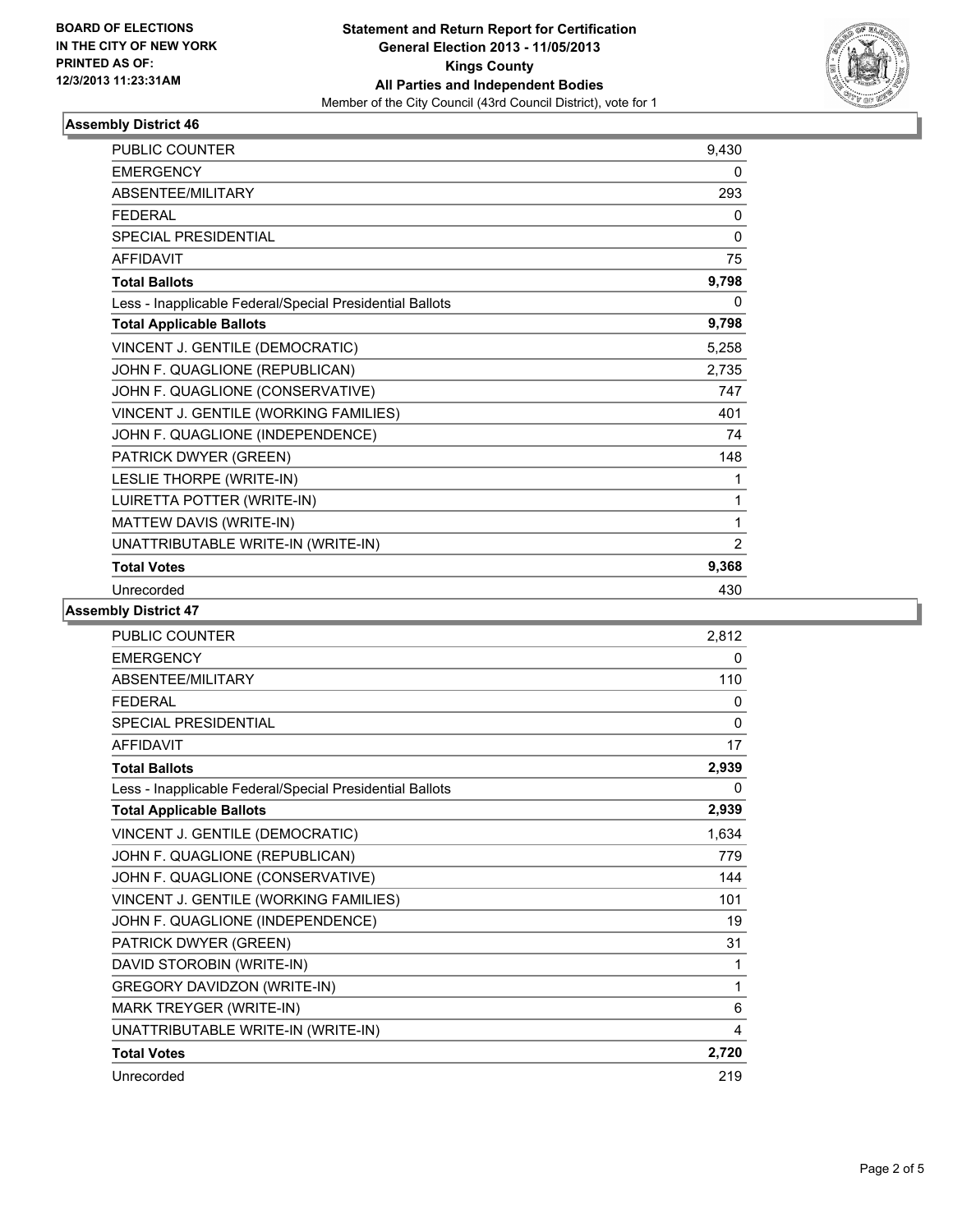

### **Assembly District 49**

| <b>PUBLIC COUNTER</b>                                    | 3,307        |
|----------------------------------------------------------|--------------|
| <b>EMERGENCY</b>                                         | 69           |
| ABSENTEE/MILITARY                                        | 115          |
| <b>FEDERAL</b>                                           | 0            |
| SPECIAL PRESIDENTIAL                                     | $\mathbf{0}$ |
| <b>AFFIDAVIT</b>                                         | 28           |
| <b>Total Ballots</b>                                     | 3,519        |
| Less - Inapplicable Federal/Special Presidential Ballots | 0            |
| <b>Total Applicable Ballots</b>                          | 3,519        |
| VINCENT J. GENTILE (DEMOCRATIC)                          | 2,043        |
| JOHN F. QUAGLIONE (REPUBLICAN)                           | 875          |
| JOHN F. QUAGLIONE (CONSERVATIVE)                         | 223          |
| VINCENT J. GENTILE (WORKING FAMILIES)                    | 134          |
| JOHN F. QUAGLIONE (INDEPENDENCE)                         | 30           |
| PATRICK DWYER (GREEN)                                    | 42           |
| VICTOR DIBLASEO III (WRITE-IN)                           | 1            |
| <b>Total Votes</b>                                       | 3,348        |
| Unrecorded                                               | 171          |

#### **Assembly District 51**

| PUBLIC COUNTER                                           | 1,149 |
|----------------------------------------------------------|-------|
| <b>EMERGENCY</b>                                         | 1     |
| ABSENTEE/MILITARY                                        | 34    |
| <b>FEDERAL</b>                                           | 0     |
| <b>SPECIAL PRESIDENTIAL</b>                              | 0     |
| <b>AFFIDAVIT</b>                                         | 22    |
| <b>Total Ballots</b>                                     | 1,206 |
| Less - Inapplicable Federal/Special Presidential Ballots | 0     |
| <b>Total Applicable Ballots</b>                          | 1,206 |
| VINCENT J. GENTILE (DEMOCRATIC)                          | 754   |
| JOHN F. QUAGLIONE (REPUBLICAN)                           | 222   |
| JOHN F. QUAGLIONE (CONSERVATIVE)                         | 69    |
| VINCENT J. GENTILE (WORKING FAMILIES)                    | 58    |
| JOHN F. QUAGLIONE (INDEPENDENCE)                         | 13    |
| PATRICK DWYER (GREEN)                                    | 28    |
| HOWARD STERN (WRITE-IN)                                  | 1     |
| <b>Total Votes</b>                                       | 1,145 |
| Unrecorded                                               | 61    |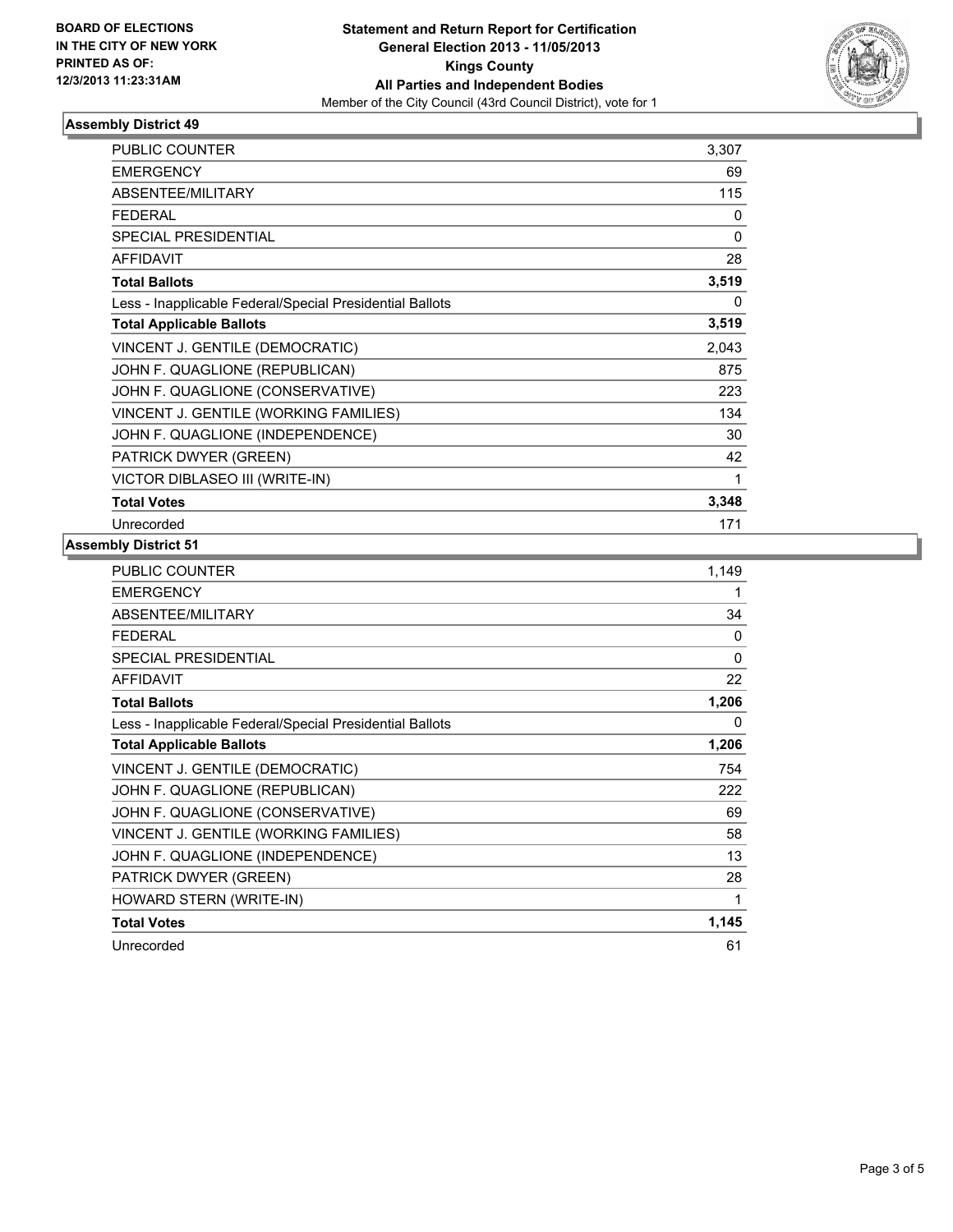

### **Assembly District 64**

| <b>PUBLIC COUNTER</b>                                    | 4,721    |
|----------------------------------------------------------|----------|
| <b>EMERGENCY</b>                                         | 0        |
| ABSENTEE/MILITARY                                        | 118      |
| <b>FEDERAL</b>                                           | 0        |
| <b>SPECIAL PRESIDENTIAL</b>                              | $\Omega$ |
| <b>AFFIDAVIT</b>                                         | 56       |
| <b>Total Ballots</b>                                     | 4,895    |
| Less - Inapplicable Federal/Special Presidential Ballots | 0        |
| <b>Total Applicable Ballots</b>                          | 4,895    |
| VINCENT J. GENTILE (DEMOCRATIC)                          | 2,726    |
| JOHN F. QUAGLIONE (REPUBLICAN)                           | 1,202    |
| JOHN F. QUAGLIONE (CONSERVATIVE)                         | 386      |
| VINCENT J. GENTILE (WORKING FAMILIES)                    | 256      |
| JOHN F. QUAGLIONE (INDEPENDENCE)                         | 43       |
| PATRICK DWYER (GREEN)                                    | 100      |
| <b>GREGORY DAVIDZON (WRITE-IN)</b>                       | 1        |
| PETER KOO (WRITE-IN)                                     | 1        |
| <b>Total Votes</b>                                       | 4,715    |
| Unrecorded                                               | 180      |